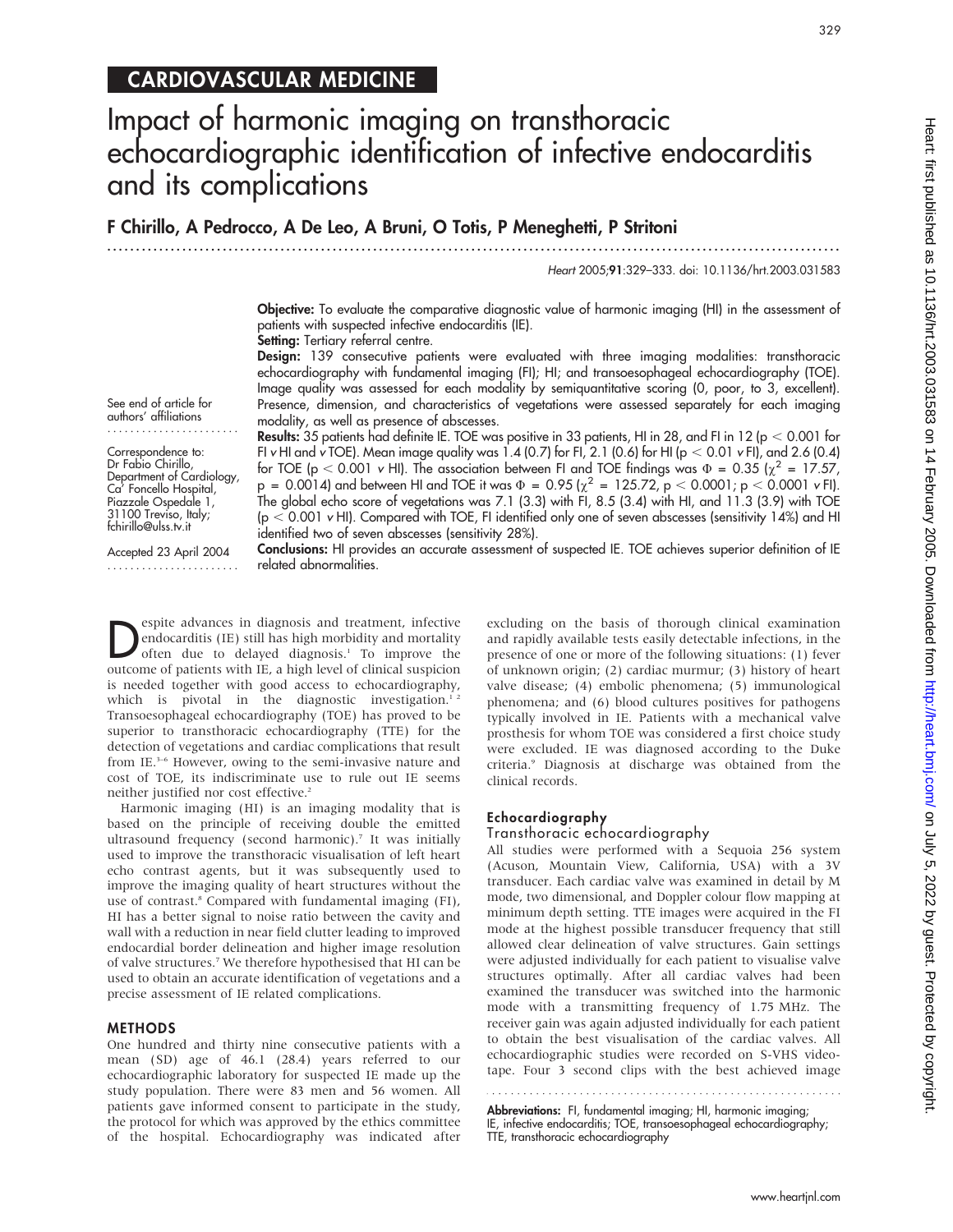Table 1 Frequency of reasons for referral to echocardiography and diagnosis at discharge

| Reason for referral<br>FUO without evident extracardiac infection | 50             |
|-------------------------------------------------------------------|----------------|
| FUO with blood cultures positive for germs typical for IE         | 18             |
| FUO in recent cardiac surgery                                     | 14             |
| FUO with predisposing heart disease                               | 26             |
| FUO in injecting drug users                                       | 10             |
| Recurrent embolic phenomena                                       | 12             |
| FUO with immunological phenomena                                  | 5              |
| Other                                                             | $\overline{A}$ |
| Diagnosis at discharge                                            |                |
| Pneumonia                                                         | 4              |
| Connective tissue disease                                         | $\frac{8}{7}$  |
| Meningitis                                                        |                |
| Splenic abscess                                                   | 8              |
| Viral illness                                                     | 11             |
| Stroke                                                            | 9              |
| Pericarditis                                                      | 10             |
| Cerebral abscess                                                  | 8              |
| Malignancy                                                        | 11             |
| Line sepsis                                                       | Δ              |
| Bacteraemia of unknown origin                                     | 14             |
| Other                                                             | 10             |
| <b>Total IE</b>                                                   | 35             |

resolution were acquired for each valve and digitally stored for offline analysis.

# Transoesophageal echocardiography

TOE studies were performed after precordial examination by the same operator. Patients were positioned in the left lateral decubitus position after topical anaesthesia of the pharynx with lidocaine. An omniplane transducer with 5–7 MHz transmitting frequency was used. Valves were imaged in all available imaging planes at the highest possible frequency. Each valve was examined by M mode echocardiography at 100 cm/s sweep, two dimensional cross sectional echocardiography, and colour Doppler. As with TTE, four 3 second clips with the best achieved image resolution were acquired for each valve and were stored digitally.

# Data analysis

All studies were analysed off line from the video clips. To account for possible bias the TTE clips from each patient in either the fundamental or harmonic mode were copied in random order from the original studies to a new compact disc. Each study was assigned a number that was used for patient and modality identification after data analysis. Therefore, the observers were completely blinded to the imaging mode of the video sequences and to the patient data by obscuring the display of the technical instrument settings and patient data. The video clips were analysed by two experienced observers. In case of uncertainty or divergent results, the studies were reviewed by a third observer and

|                   | FI             | HI             | <b>TOE</b>     |
|-------------------|----------------|----------------|----------------|
| Aortic valve      | .5             | 10             | 11             |
| Mitral valve      | 4              |                | 10             |
| Tricuspid valve   | $\overline{2}$ | 3              | $\overline{3}$ |
| Aortic prosthesis |                | $\overline{2}$ | 3              |
| Mitral prosthesis |                | $\overline{4}$ |                |
| Total             | 12             | 28             | 33             |

Table 3 Diagnostic performance of transthoracic echocardiography for the detection of vegetations, according to imaging modality, assuming TOE as reference standard

|                           | FI    | нı    |
|---------------------------|-------|-------|
| Sensitivity               | 36.4% | 81.8% |
| Specificity               | 80.2% | 98.1% |
| Positive predictive value | 36.4% | 93.1% |
| Negative predictive value | 80.2% | 94.5% |
| Accuracy                  | 69.7% | 94.2% |

consensus interpretation was achieved. The video data were analysed as follows:

- $\bullet$  Identification of vegetations—A vegetation was diagnosed when an endocardial structure with echogenicity distinct from that of the adjacent endocardium and displaying motion distinct from the cardiac structures was seen attached to an endocardial surface.<sup>10</sup> In the presence of inadequate image quality or when abnormalities only partially typical for vegetations (echogenicity similar to that of the endocardial surface, moving after the cardiac cycle, etc) were visible, the study was considered indeterminate.
- N Assessment of the characteristics of the vegetations—The echocardiographic appearance of vegetations was characterised by a modification of the method described by Sanfilippo and colleagues $11$  considering in a semiquantitative way (grades 1–4) the extent, mobility, and consistency of vegetations. These characteristics were combined with the maximum length of vegetations (grade  $1, < 0.5$  mm; grade 2, 0.5–1 mm; grade 3, 1–2 mm; grade  $4$ ,  $> 2$  mm) to generate a global score ranging from 4–16.
- $\bullet$  Identification of paravalvar complications-An abscess was considered to be present when echolucent cavities within the valve anulus or adjacent myocardium were found in the setting of valve infection.<sup>6</sup> Fistulas were diagnosed with colour Doppler by the presence of abnormal flow communicating cardiac chambers.
- $\bullet$  Assessment of image quality—Considering the visibility of aortic, mitral, and tricuspid valve structures, four levels were defined: 0, poor image quality (no clear visualisation of valve structures); 1, suboptimal image quality (hazy delineation of valve structures); 2, good image quality (adequate visualisation of at least two valve structures with minimum clutter); 3, optimal image quality (complete visualisation of all valve structures without clutter).

# Statistical analysis

Continuous measures were expressed as mean (SD). The Wilcoxon paired test was used to compare differences in mean image quality and vegetation characteristics. All assessments of significance between diagnostic techniques used two tailed tests. Analysis of the degree of association between pairs of variables was accomplished with the  $\Phi$ coefficient for paired dichotomies.<sup>12</sup> The Fisher  $r$  to z transformation was used to test the null hypothesis that the association between HI and TOE was not significantly different from the association between FI findings and TOE results. The criterion of significance was the probability of a type 1 error of 0.05 or less. The  $\chi^2$  sampling distribution was used as the approximate sampling distribution to assess the significance of  $\Phi$  coefficients.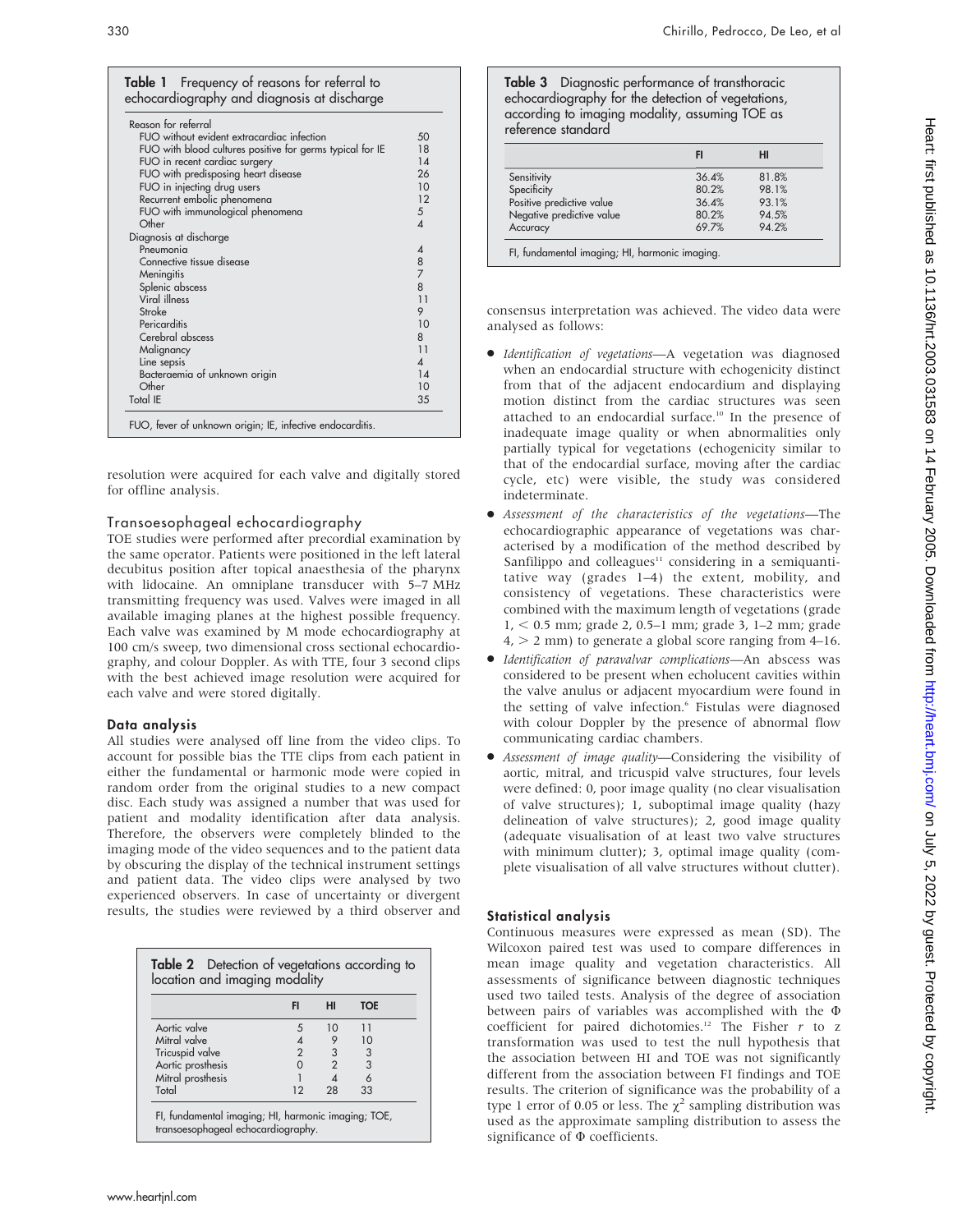

Imaging modality and quality

Figure 1 Bar graph showing the number of studies concordant with transoesophageal echocardiographic (TOE) findings, according to imaging modality (FI, fundamental imaging; HI, harmonic imaging) and image quality (0–1, poor to moderate image quality; 2–3, good to excellent image quality).

#### RESULTS

Table 1 lists reasons for referral to echocardiography and diagnosis at discharge.

Thirty five patients had definite IE. Diagnosis was made at surgery  $(n = 13)$ , necropsy  $(n = 6)$ , or during clinical and echocardiographic follow up ( $n = 16$ ).

#### Detection of vegetations

Table 2 summarises the vegetations identified by echocardiography according to location and imaging modality.

The difference between TOE and HI for the detection of vegetations was not significant  $(33 v 28)$ . In contrast, results were significantly different between TOE and FI (33  $\nu$  12,  $p < 0.0001$ ) and between HI and FI (28 v 12, p = 0.0003). TOE study was negative in 104 patients. In these patients FI was negative in 73 (70.1%) and HI excluded the presence of vegetations in 96 (92.3%,  $p < 0.01$  for HI  $\nu$  FI). There were two false negatives by TOE: one resulted from previous embolisation of vegetations and the other from early infection on an aortic prosthesis. In both cases repeat TOE proved diagnostic.

#### Concordance of TTE findings with TOE

Findings of FI agreed with TOE in 86 patients (61.8%). The association between FI interpretation and TOE findings was  $\Phi = 0.35$  ( $\chi^2 = 17.57$ , df = 4,  $r = 0.29$  with  $p = 0.0014$ ). Findings of HI agreed with TOE in 125 patients

(89.9%). The association between HI interpretation and TOE results was  $\Phi = 0.95$  ( $\chi^2 = 125.72$ , df = 4,  $r = 0.85$  with  $p < 0.0001$ ). The p value of the difference between the  $\Phi$ coefficients for FI and HI (0.35 and 0.95, respectively) was estimated to be  $< 0.0001$ .

Table 3 shows the calculated sensitivity and specificity for FI and HI, assuming TOE as the reference standard.

# Impact of image quality on diagnostic accuracy

Mean image quality was 1.4 (0.7) for FI, 2.1 (0.6) for HI, and 2.6 (0.4) for TOE and was significantly different between the three imaging modalities ( $p < 0.001$  for FI  $\nu$  HI, HI  $\nu$  TOE, and FI  $\nu$  TOE).

The number of studies with poor or moderate image quality (score 0 and 1) was significantly lower for TOE  $(n = 2)$  (1.4%) than for HI (n = 33) (23.7%, p < 0.001 v TOE) and for FI (n = 62) (44.6%,  $p < 0.001$  v FI). The concordance of FI with TOE findings was lower in the presence of poor or moderate image quality ( 46.7%) than with good or excellent imaging quality FI studies (74%,  $p < 0.001$ ) (fig 1). The same applied to HI findings (69.6%) for 0–1 imaging quality  $v$  96.2% for 2–3 imaging quality;  $p < 0.001$ ).

For patients with a negative FI study but a positive HI study (fig 2), the number of studies with low image quality  $(0-1)$  with the FI modality  $(n = 12)$   $(8.6%)$  was significantly higher than the number of studies with low image quality with HI ( $n = 2$ ) (1.4%,  $p < 0.001$ ). The difference in image quality between TOE and HI was not significant in the studies in which vegetations were detected by both techniques. Among the five patients with positive TOE in whom HI did not identify the presence of vegetations, three had 0–1 image quality and two had a prosthesis in the mitral position.

### Qualitative assessment of vegetations and paravalvar involvement

The global echo score of vegetations was 7.1 (3.3) with FI, 8.5 (3.4) with HI ( $p = 0.03$   $\nu$  FI), and 11.3 (3.9) with TOE  $(p < 0.001 \nu$  HI) (fig 3). The size and extent of vegetations were significantly smaller with both FI and HI than with TOE, whereas vegetation mobility and consistency did not differ significantly. TOE disclosed seven abscesses and two fistulas. FI identified only one abscess (sensitivity 14%) and one fistula, and HI failed to identify five abscesses (sensitivity 28%) and one fistula.

## **DISCUSSION**

Echocardiography is the primary technique for the detection of vegetations and cardiac complications resulting from IE. The diagnostic role of echocardiography in the setting of IE is



Figure 2 Example of a patient with a vegetation attached to the posterior leaflet of the mitral valve. No valve abnormalities are evident at FI. HI shows an irregularly shaped structure with uneven margins attached to the atrial aspect of the posterior leaflet of the mitral valve (arrow), indicative of vegetation. TOE depicts a large mitral vegetation with an echogenic core and a hypodense surface, attached on the atrial aspect of the posterior mitral leaflet (arrow). AO, aorta; LA, left atrium; LV, left ventricle.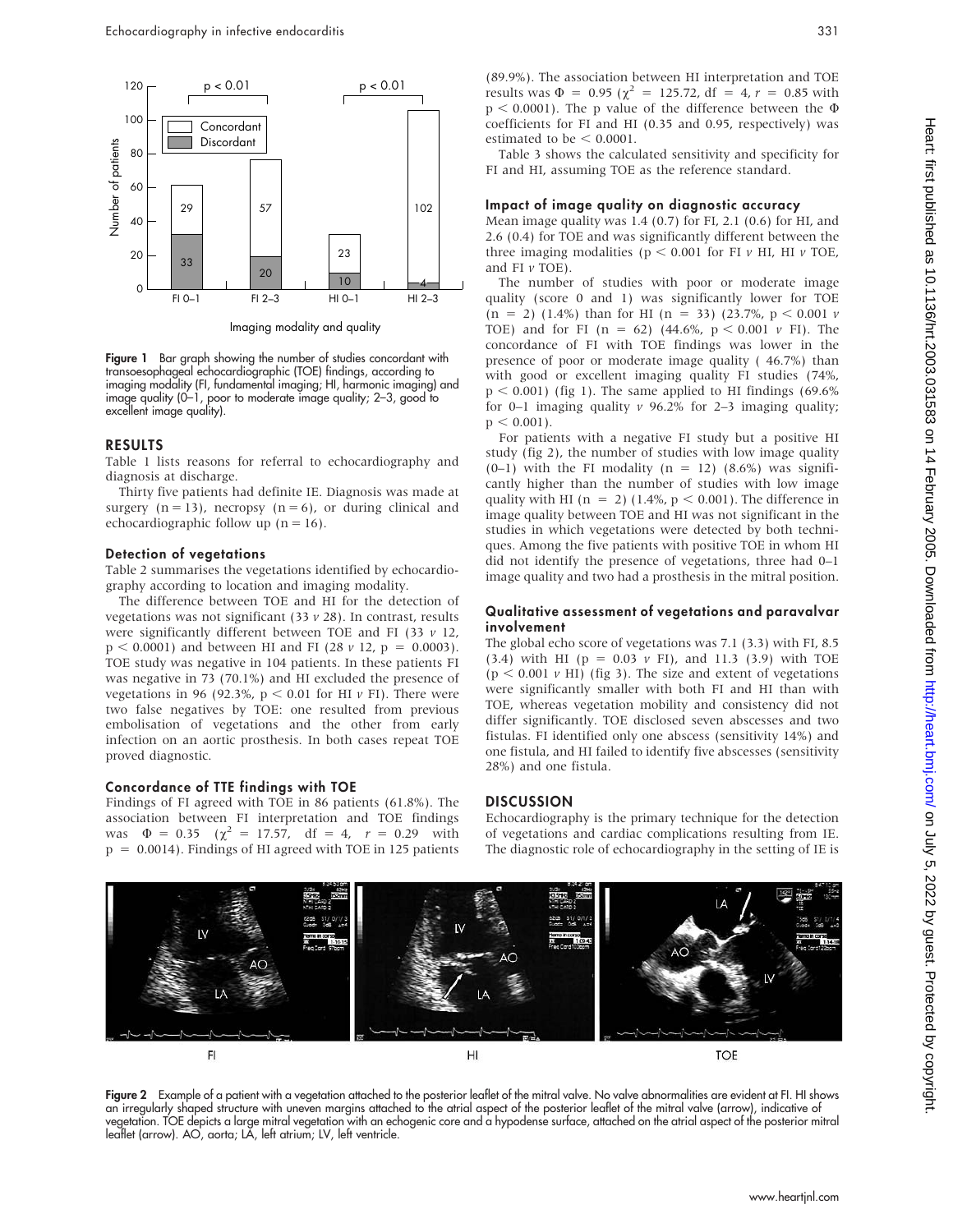



so important that diagnostic criteria for IE have been revised to include echocardiographic findings as a major criterion.<sup>9</sup> The key advance has been made by TOE. In fact, TOE has been reported to have an 87–100% sensitivity for the detection of vegetations when compared with 30–63% sensitivity for TTE.<sup>34</sup> TTE does not detect vegetations that are  $\leq$  3 mm in diameter and underestimates the size of larger vegetations because of its lower image resolution. Moreover, TTE may provide technically inadequate imaging in patients with poor acoustic window secondary to pulmonary disease, obesity, or recent thoracotomy.

HI has recently emerged as a promising additional modality in echocardiography.7 It exploits the gradual generation of harmonic energy as ultrasound waves propagate through tissue. Two aspects of harmonic generation are critical to the improved imaging obtained by this technique. Firstly, harmonic energy increases with the distance the ultrasound wave propagates, so there is little HI in the near field, thus limiting near field (chest wall) artefacts. Secondly, harmonic amplitude varies with the square of the fundamental amplitude, and thus most harmonics result from the central ultrasound beam rather than the weaker side lobe artefacts.7

HI has been primarily used to enhance left ventricular endocardial border delineation and it has been proved useful to increase accuracy and interobserver agreement of stress echocardiography.13 HI has proved accurate for the assessment of abnormalities such as left atrial appendage anatomy,<sup>14</sup> rheumatic mitral stenosis,<sup>15</sup> right to left atrial shunting,<sup>16</sup> and aortic arch atheromas,<sup>17</sup> which have traditionally been considered indications for TOE.

The key factor in determining the accuracy of echocardiography in the assessment of IE is the image quality. In our experience both FI and HI have a significantly greater concordance with TOE (as the reference method) in the presence of good or optimal image quality. However, the advantage of HI over FI resides in the significantly lower percentage of patients with suboptimal image quality. Although HI is used regularly by most operators, in many laboratories systems provided with HI still coexist with equipment functioning on an FI basis. It is therefore recommended that all patients being examined for suspected IE should be imaged with HI to increase the accuracy of TTE.

The pre-test likelihood in the study population and the negative predictive value are critical when evaluating the screening value of a diagnostic technique. According to the definition of Lindner and colleagues<sup>18</sup> our patients had an intermediate to high pre-test probability of IE. In our patients the negative predictive value of TOE was 98%, which was higher than that found by Sochowski and colleagues(93%).<sup>19</sup> This discrepancy may result from the different TOE technologies (single plane versus multiplane) used. Image quality influenced the negative predictive value of both transthoracic imaging modalities in a critical way. In fact both FI and HI were accurate in ruling out IE in the presence of adequate image quality. This was consistent with the study of Irani and colleagues,20 who found that in the presence of good image quality a negative FI study could obviate the need for TOE in patients with suspected endocarditis. In their retrospective study, however, 51% of TTE studies were non-diagnostic because of either inadequate image quality (25%) or indeterminate findings (26%). Moreover, TOE studies were performed in 48% of patients with monoplane technology, patients with prosthesis were excluded, and characteristics of vegetations and subvalvar involvement were not considered. In our study HI provided adequate image quality in 76.2% of patients; for these patients the negative predictive value of the technique was 94%, which seems adequate for clinical  $11S<sub>e</sub>$ 

When considering the results of our study it must be remembered that patients with mechanical prosthesis were excluded, no pacemaker leads were infected, and the relatively young study population might have had better average transthoracic image quality and less frequent degenerative changes on valve structures.

Moreover, although HI had increased sensitivity for detection of IE on bioprosthesis, when compared with FI, the number of patients with valve prosthesis was too small to lead to a definite conclusion. In our opinion TOE remains the first choice for such patients to save time and money and especially to avoid the potentially devastating consequences of missing the diagnosis of prosthetic IE.

The American Heart Association/American College of Cardiology guidelines recommend that TTE should be carried out in all patients with a high or even low probability of IE.<sup>2</sup> This approach has been considered cost ineffective either